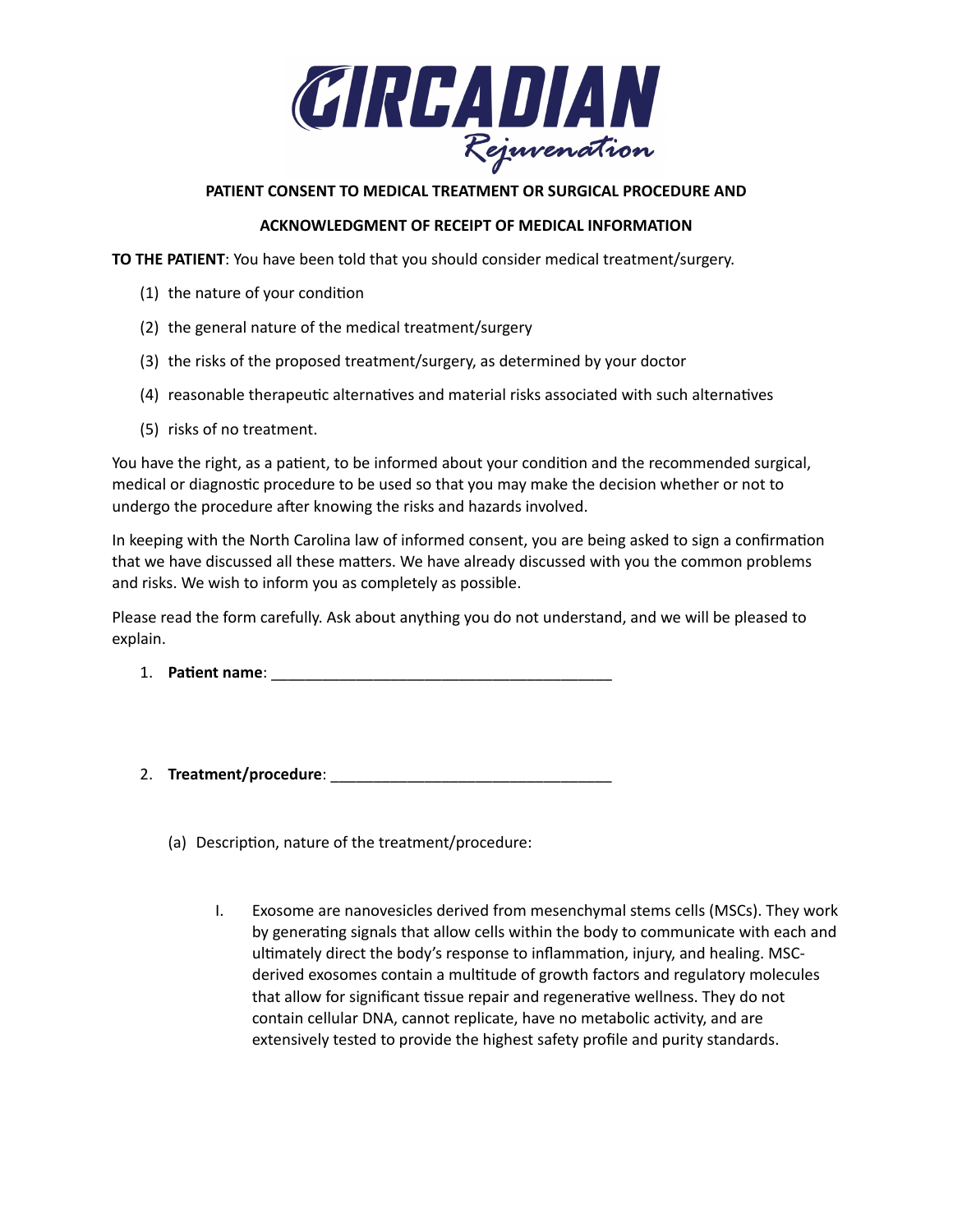

- II. Indications for scar revision treatment include scars that are widened, raised, discolored, and/or tethered. However, the repair method and degree of improvement depend on the location, depth, size, and maturity of the scar. Ideal candidates are those with mature scars (scars older than 6 months) who do not smoke and can avoid direct sun exposure during the healing process.
- (b) Purpose:
	- I. Reduced scar visibility
	- II. Improved functionality
	- III. Long-lasting results
- 3. Patient Condition: Scar revision

Patient's diagnosis, description of the nature of the condition or ailment for which the medical treatment, surgical procedure or other therapy described in Item 2 is indicated and recommended:

- 4. Material risks of treatment procedures:
- (a) All medical or surgical treatment involves risks. Listed below are those risks associated with this procedure that we believe a reasonable person in your (the patient's) position would likely consider significant when deciding whether to have or forego the proposed therapy. Please ask your physician if you would like additional information regarding the nature or consequences of these risks, their likelihood of occurrence, or other associated risks that you might consider significant but may not be listed below.
	- I. Tumor formation\*
	- II. Inappropriate stem cell migration and neurological complications\*\*
	- III. Immune rejection of transplanted stem cells\*\*\*
	- IV. Injection site irritation
	- V. Infection
	- VI. Pain and swelling at the injection site and micro needling site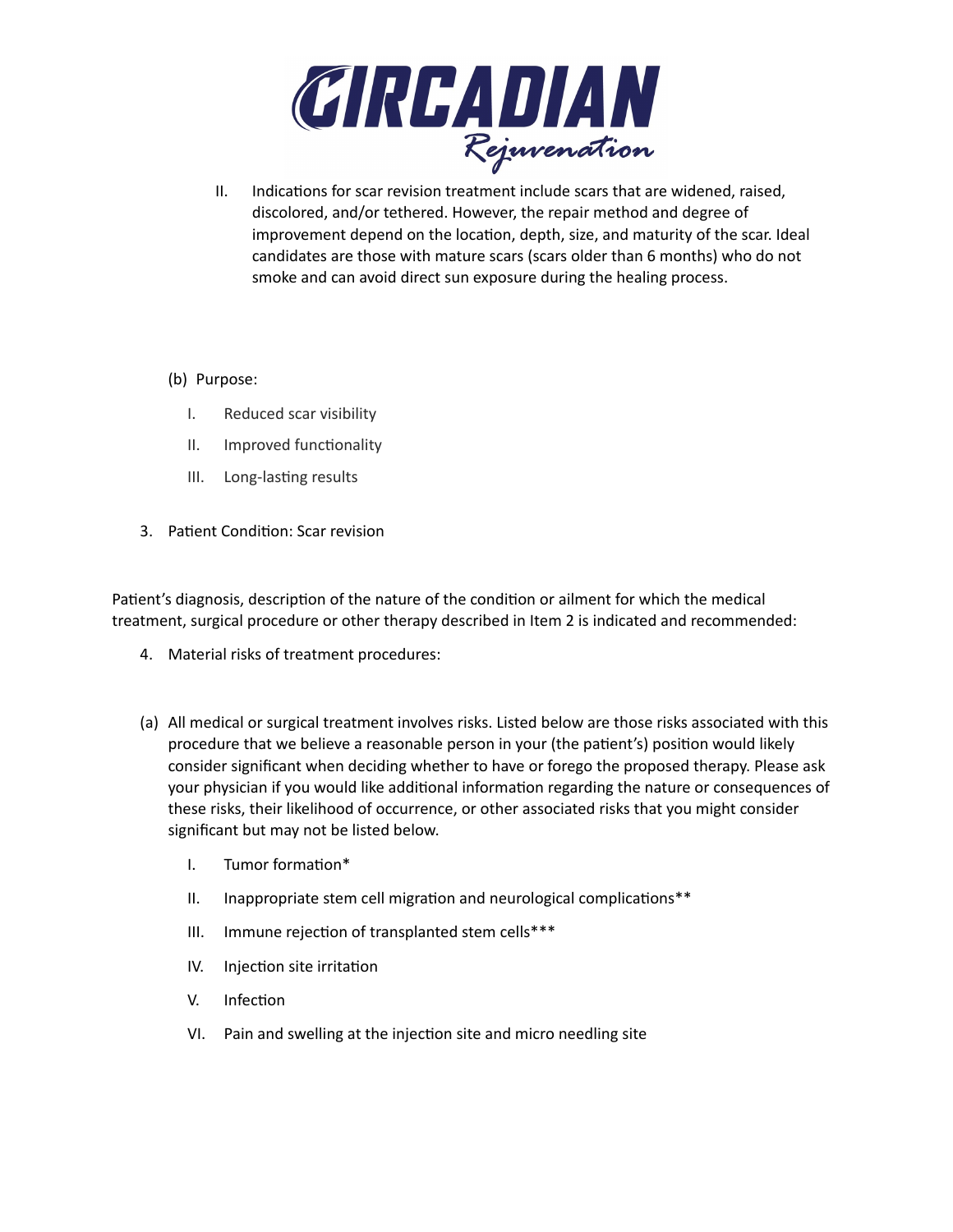

(b) Risks generally associated with any surgical treatment/procedure, including anesthesia are: death, brain damage, disfiguring scars, quadriplegia (paralysis from neck down), paraplegia (paralysis from waist down), the loss or loss of function of any organ or limb, infection, bleeding, and pain.

# **ACKNOWLEDGMENT AUTHORIZATION AND CONSENT**

(a) No Guarantees: All information given me and, in particular, all estimates made as to the likelihood of occurrence of risks of this or alternate procedures or as to the prospects of success, are made in the best professional judgment of my physician. The possibility and nature of complications cannot always be accurately anticipated and, therefore, there is and can be no guarantee, either express or implied, as to the success or other results of the medical treatment or surgical procedure.

(b) Additional Information: Nothing has been said to me, no information has been given to me, and I have not relied upon any information that is inconsistent with the information set forth in this document.

(c) Particular Concerns: I have had an opportunity to disclose to and discuss with the physician providing such information, those risks or other potential consequences of the medical treatment or surgical procedure that are of particular concern to me.

(d) Questions: I have had an opportunity to ask, and I have asked, any questions I may have about the information in this document and any other questions I have about the proposed treatment or procedure, and all such questions were answered in a satisfactory manner.

(e) Authorized Physician: The physician (or physician group) authorized to administer or perform the medical treatment, surgical procedures or other therapy described in item 2 is: **CIRCADIAN REJUVENATION**

## **CIRCADIAN REJUVENATION**

(f) Physician Certification: I hereby certify that I have provided and explained the information set forth herein, including any attachment, and answered all questions of the patient, or the patient's representative, concerning the medical treatment or surgical procedure, to the best of my knowledge and ability.

Signature of Physician (physician group): \_\_\_\_\_\_\_\_\_\_\_\_\_\_\_\_\_\_\_\_\_\_\_\_\_\_\_\_ Date/Time: \_\_\_\_\_\_\_\_\_\_\_\_

## **CONSENT**

Consent: I hereby authorize and direct the designated authorized physician/group, together with associates and assistants of his choice, to administer or perform the medical treatment or surgical procedure described in item 2 of this Consent Form, including any additional procedures or services as they may deem necessary or reasonable, including the administration of any general or regional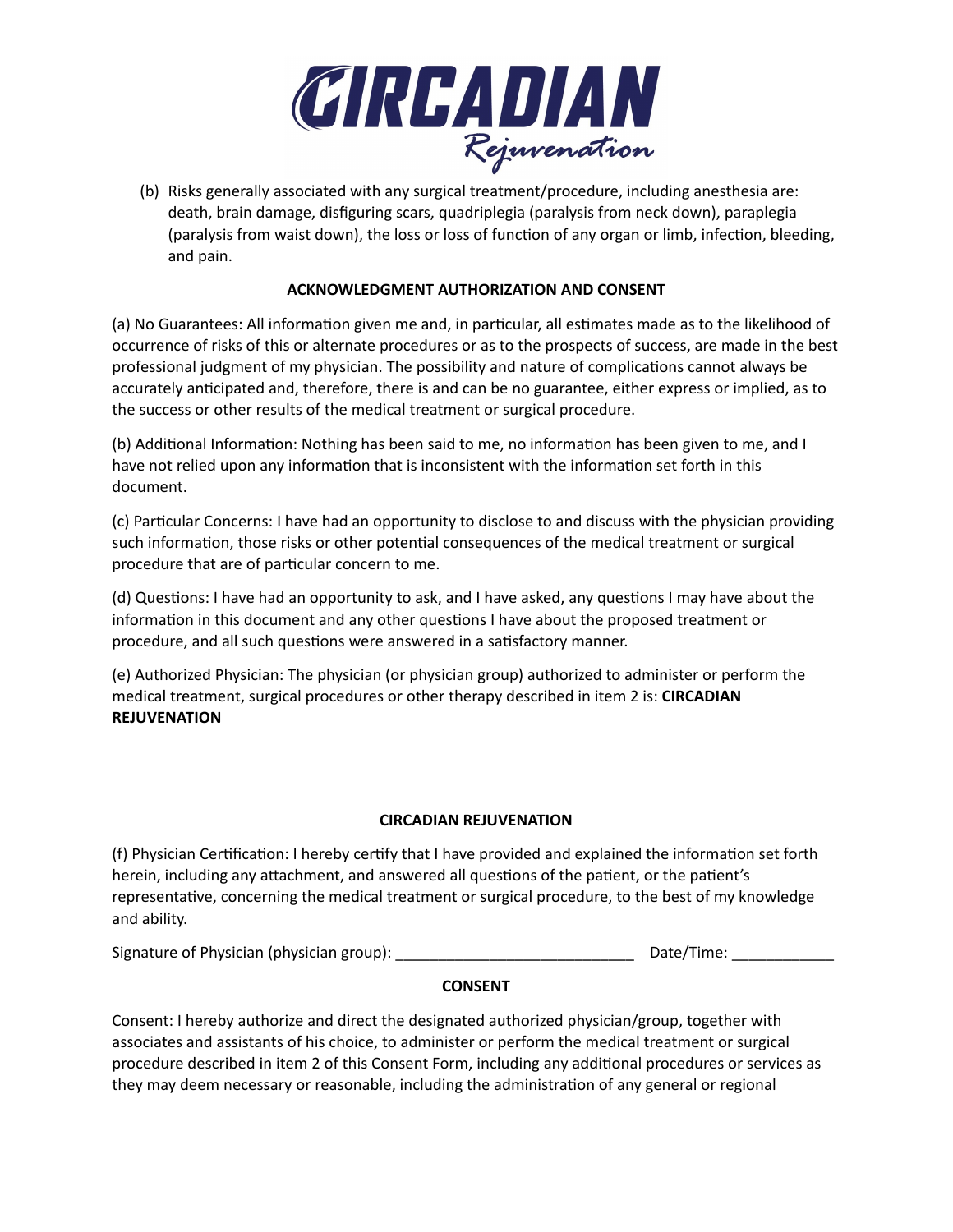

anesthetic agent, x-ray or other radiological services, laboratory services, and the disposal of any tissue removed during a diagnostic or surgical procedure, and I hereby consent thereto.

I have read and understand all information set forth in this document, including any attachment, and all blanks were filled in prior to my signing. This authorization for and consent to medical treatment or surgical procedure is and shall remain valid until revoked.

I acknowledge that I have had the opportunity to ask any questions about the contemplated medical procedure or surgical procedure described in item 2 of this consent form, including risks and alternatives, and acknowledge that my questions have been answered to my satisfaction.

Witness: \_\_\_\_\_\_\_\_\_\_\_\_\_\_\_\_\_\_\_\_\_\_\_\_\_\_\_\_\_\_\_ Date/Time\_\_\_\_\_\_\_\_\_\_\_\_\_\_\_\_

Patient or Person authorized to consent: \_\_\_\_\_\_\_\_\_\_\_\_\_\_\_\_\_\_\_\_\_\_\_ Date/Time\_\_\_\_\_\_\_\_\_\_\_\_\_\_\_\_

If consent is signed by someone other than the patient, state the reason and relationship:

**\_\_\_\_\_\_\_\_\_\_\_\_\_\_\_\_\_\_\_\_\_\_\_\_\_\_\_\_\_\_\_\_\_\_\_\_\_\_\_\_\_\_\_\_\_\_\_\_\_\_\_\_\_\_\_\_\_\_\_\_\_\_\_\_\_\_\_\_\_\_\_\_\_\_\_\_\_\_\_\_\_\_\_\_\_**